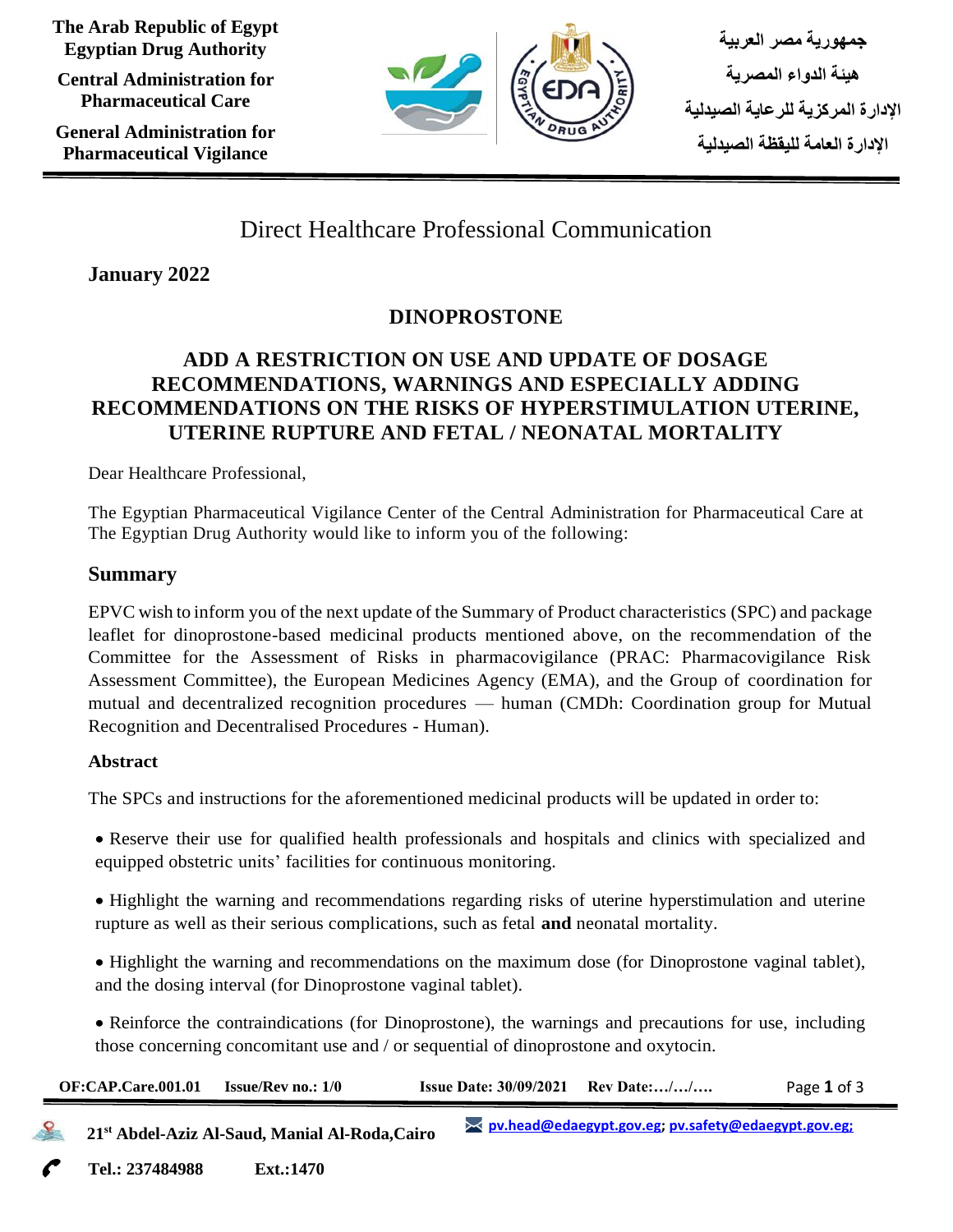#### **The Arab Republic of Egypt Egyptian Drug Authority**

**Central Administration for Pharmaceutical Care**

**General Administration for Pharmaceutical Vigilance**



• Add "fetal mortality", "stillbirth" and "neonatal death" as side effects with frequency not known.

#### **Indications:**

- Dinoprostone concentrate for solution for infusion can be used for induction artificial labor in the absence of contraindications in mother and fetus, or in case of fetal death in uterus.
- Dinoprostone concentrate for solution for infusion can be used to obtain evacuation of uterine contents in case of fetal retention (miscarriage) or is useful for the non-surgical evacuation of the hydatidiform mole.
- Dinoprostone tablets are indicated for induction of labor in women full term and near term pregnant with a mature cervix and pregnancy single with presentation by the head. Vaginal tablets are used as alternative to oral or parenteral administration of dinoprostone.
- Dinoprostone endocervical gel is indicated for the maturation of an unfavorable cervix in pregnant women who have reached or near term and who have medical or obstetric necessity of inducing labor.
- Dinoprostone vaginal delivery system is indicated for the induction of cervical maturation in term patients (from 37 weeks gestation gone).

#### **General information on the security issue and recommendations**

As part of a procedure for monitoring a PSUSA (Periodic Safety Update Single Assessment) relating to dinoprostone (SE / H / PSUFU / 00001104/201909) which was closed on April 27, 2021, an analysis of post-market data showed that cases of uterine hyperstimulation and uterine rupture leading to serious complications including fetal and neonatal mortality have been reported with medication errors and for off-indication use (dosage, frequency and / or mode of administration) of Dinoprostone, in specific patients (with a history of caesarean section or scarred uterus for any other reason).

Despite rare serious complications that may appear after uterine hyperstimulation or uterine rupture, the benefits of giving dinoprostone to women pregnant in accordance with the recommendations of the SPC and the medication leaflet concerned outweigh these possible risks. This communication is currently being distributed at the request of the Egyptian Pharmaceutical vigilance Centre (EPVC).

#### **References:**

#### **Belgium**

https://www.fagg.be/sites/default/files/DHPC%20Dinoprostone%20Nl%20-%20Website.pdf

#### **Call for reporting**

|              | OF:CAP.Care.001.01 | <b>Issue/Rev no.: 1/0</b>                                  | <b>Issue Date: 30/09/2021</b> Rev Date:// |                                                                      | Page 2 of 3 |  |
|--------------|--------------------|------------------------------------------------------------|-------------------------------------------|----------------------------------------------------------------------|-------------|--|
| $\mathbf{S}$ |                    | 21 <sup>st</sup> Abdel-Aziz Al-Saud, Manial Al-Roda, Cairo |                                           | <u><b>EX pv.head@edaegypt.gov.eg; pv.safety@edaegypt.gov.eg;</b></u> |             |  |
|              | Tel.: 237484988    | Ext.:1470                                                  |                                           |                                                                      |             |  |